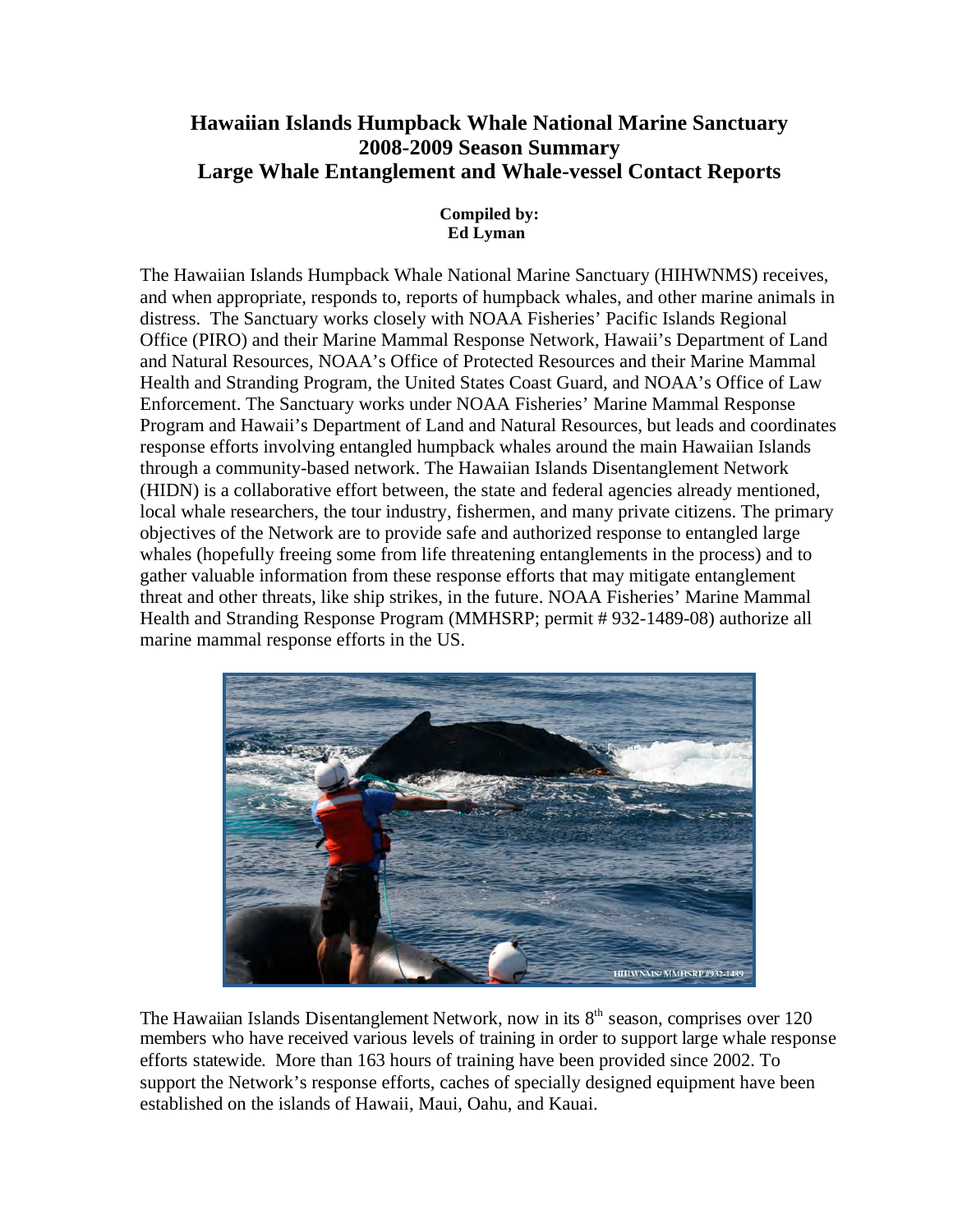

Figure 1: Entanglement threat outreach and training effort

To date, the Sanctuary has received over 255 reports of marine mammals in distress and the Network has mounted more than 100 (on-the-water or in-the-air) responses<sup>1</sup>. In a majority of these reports (130) the observer indicated that the animal was entangled. Sixty-four (64) of the entanglement reports were confirmed as truly involving entangled humpback whales and represent as many as 41 different animals. Since 2003, the Network has freed 11 humpback whales of gear, and responded and assessed 3 animals as not having life threatening entanglements. Unfortunately, the Network has responded on numerous occasions only to not locate the entangled animal. The biggest contributor to an unsuccessful response is not being able to re-locate the animal. If there is no standby vessel, then an entangled whale ends up being a rather large needle in an even larger haystack.



Figure 2: Humpback whale entanglement reports by season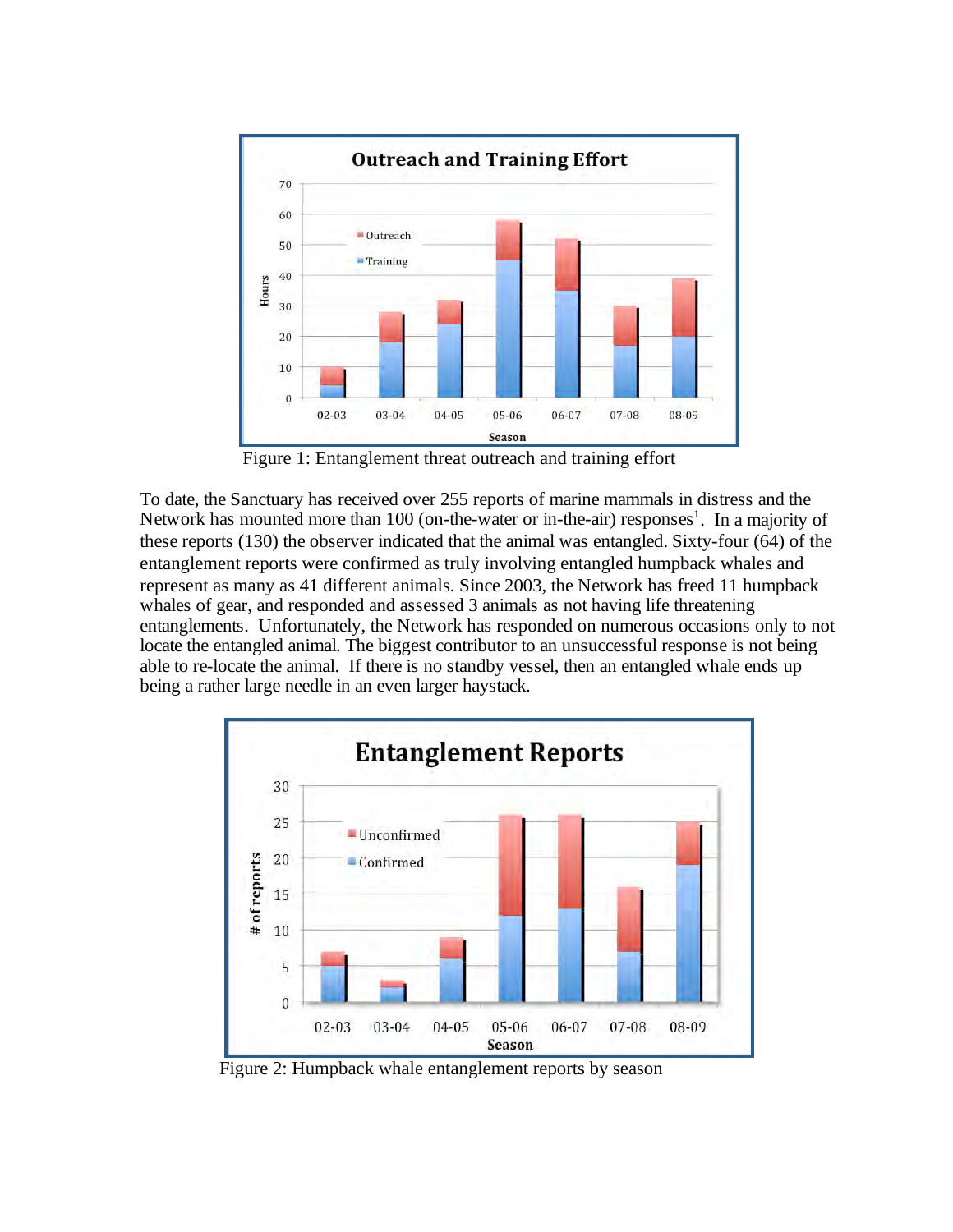The Network does not or cannot respond to every report of an entangled whale. Past responses and thorough vetting of initial entanglement reports has shown that approximately 50% of reports here in Hawaii were misreported or could not be confirmed. Examples of misreports include: white-flippered humpback whales interpreted as carrying gear; animals in the proximity of gear, but not entangled; reflections off the wet backs of animals interpreted as buoys; calves being interpreted as gear; and surface behaviors, like breaching, being interpreted as animals trying to throw an entanglement. In addition, many reports come in too late in the day, represent animals too far offshore, or in conditions that are not conducive (e.g. rough sea state) for mounting rescue efforts. In those cases when an on-water response should and could be mounted, the Network has a 44% success rate freeing entangled humpbacks of all or significant amounts of gear.



Figure 3: On-water/ air entanglement responses by season

Since 2003, the Network has removed nearly  $3,000$  feet of entangling gear<sup>2</sup> from humpback whales in Hawaii. Animals have been confirmed entangled in local fishing gear (traps and net), mooring gear, marine debris, and actively fished gear set as far away as Alaska. To date, 8 humpbacks reported entangled in Hawaii have been confirmed to have gear from Alaska. Six of these represent commercial pot gear. The greatest known straight-line distance (accounting for obstacles) a whale may have carried gear is over 2,400 nm (between Wrangell, Alaska and the island of Maui).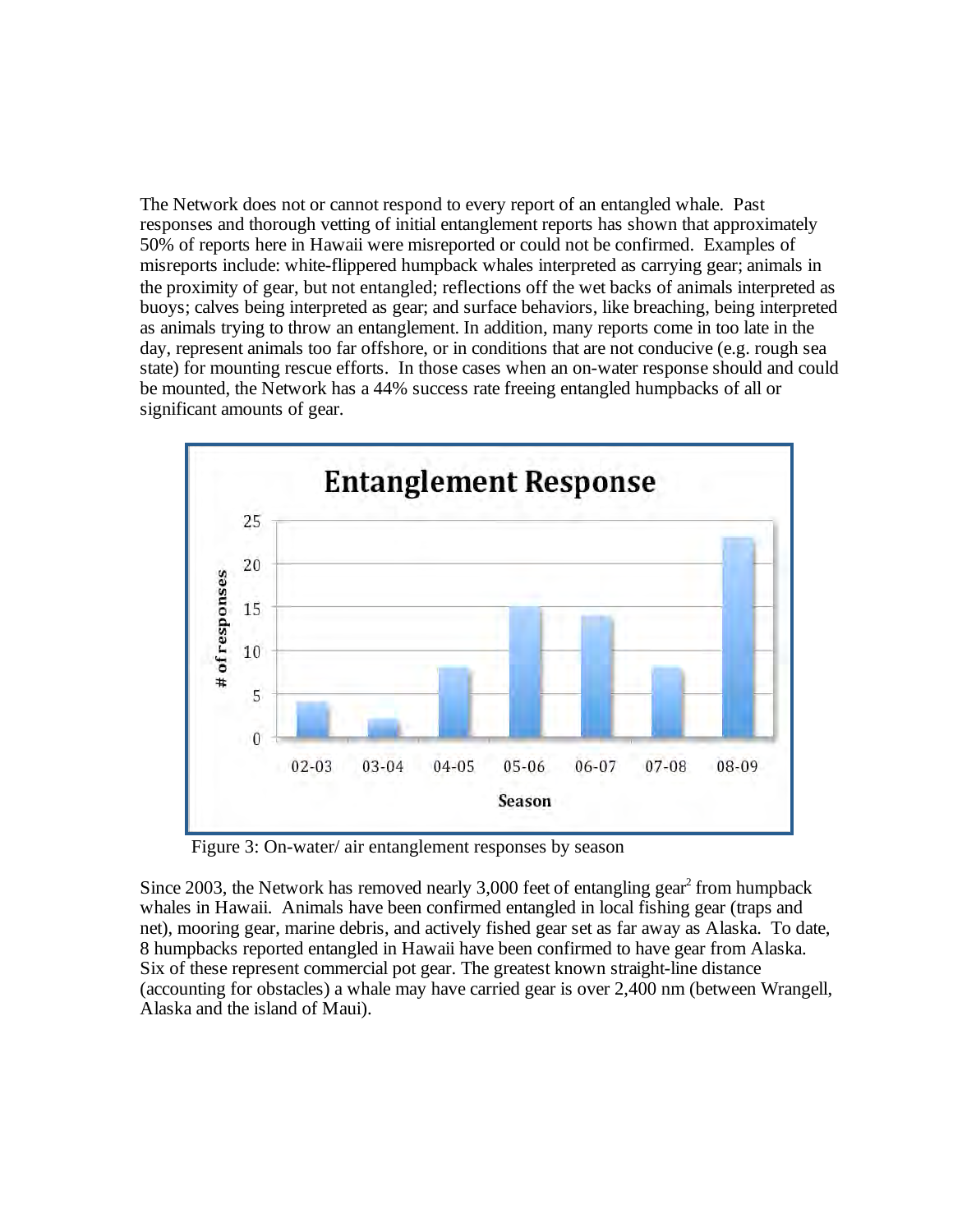#### **Summary of 2008-2009 season disentanglement reports and efforts:**

• As many as 8 humpback whales reported and confirmed entangled in gear.

• Six of the 8 entangled animals were initially sighted within the Sanctuary.

• Most of the reports and initial sightings were in the lee of Maui (3 off Maui, 1 off Kauai, 1 off Oahu, 1 off Lanai, and 2 off the island of Hawaii).

• Six reports involved adults and 2 were subadults.

• The Sanctuary mounted 12 on-water responses to five of these reports.

• The United States Coast Guard mounted at least 5 responses towards entangled whales. On two occasions Coast Guard transported crew and gear, and provided standby support towards rescue efforts. Aerial support was provided on at least two events.

• Research organizations, Hawaii Marine Mammal Consortium, Center for Whale Studies, Whale Trust, Hawaii Whale Research Foundation, Hawaii Institute for Marine Biology, and Jupiter Foundation, assisted on numerous occasions.

 • Tour industry platforms from Pacific Whale Foundation, Blue Hawaiian Helicopters, Hawaiian Rafting Adventures, Maui-Molokai Sea Cruises, Maui Dive Shop, Captain Andy's, and Sunshine Helicopters assisted a record number of times and were instrumental in providing multiple sightings that allowed for multiple response efforts.

• Support was also provided by Hawaii's Division of Aquatic Resources (Kona office), Kahoolawe Island Reserve Commission (KIRC), and Molokai Air.



Figure 4: Initial reports of entangled humpback whales

During the 2008/2009 humpback whale season (November 1, 2008 – May 10, 2009), the Sanctuary received 64 reports of distressed animals; 25 of these involved entanglements. Nineteen (19) reports were confirmed as entangled humpbacks, representing as many as 8 different animals. While the total number of reports of entangled whales and number of different animals was on par with many past season, the number of confirmed entanglement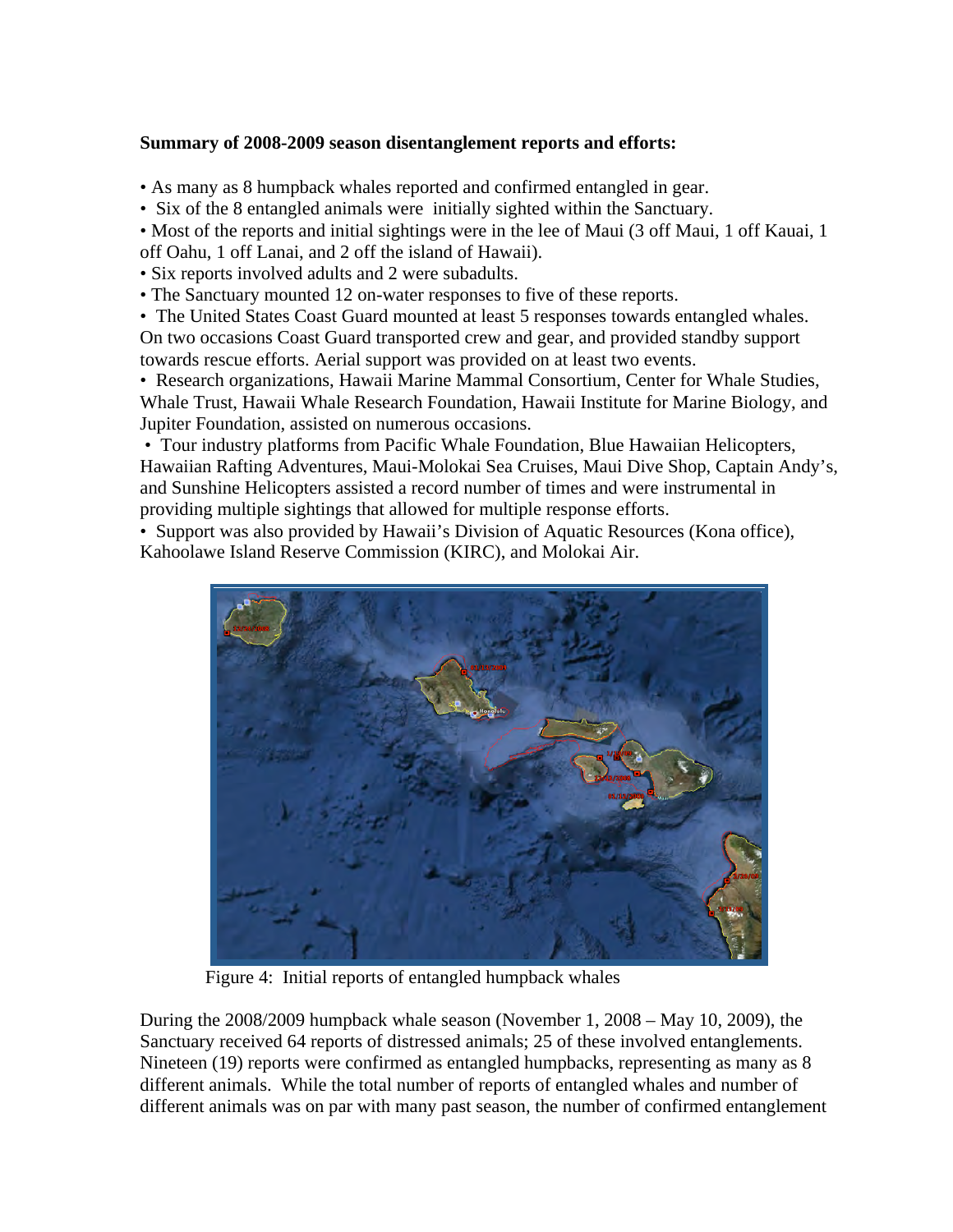reports was much higher. Much of the difference was due to fewer misreports and a greater number of repeat sightings (re-sights) compared to past seasons. In the past, approximately 50% of the reports were unconfirmed either due to lack of information or misreporting. However, only 6 reports were unconfirmed this season, representing only 25% of the reports. The increase in confirmed reports and re-sightings may be a result of an increase in outreach (see figure 1) and community involvement. Nearly 20 hours of dedicated outreach on entanglement threat and response was performed, in addition to continued use of a disentanglement website and email alerts.

The Network mounted 23 on-water and in-air responses to entangled whales this past season. This represented twice as many responses compared to the average number of responses (avg  $= 11.25$ , n=45) over the past several seasons. The greater number of responses was also likely due to the increase in reporting and higher quality of reports. One animal first sighted off the Big Island on March 20 was re-sighted on 8 different occasions (see figure 5). Thus, the greater number of response efforts in part represent the greater number of multiple efforts put into some of these animals. In fact, all three humpback whales that were actually worked on involved multiple efforts. Two of the 3 animals were freed of significant amounts of gear, 3 animals were not re-located, 1 animal could not be responded to (reported several days later), 1 was partially freed by a fisherman, and 1 animal was not freed of gear even though rescue efforts were attempted on 3 different occasions.



Figure 5: Re-sight location of an entangled humpback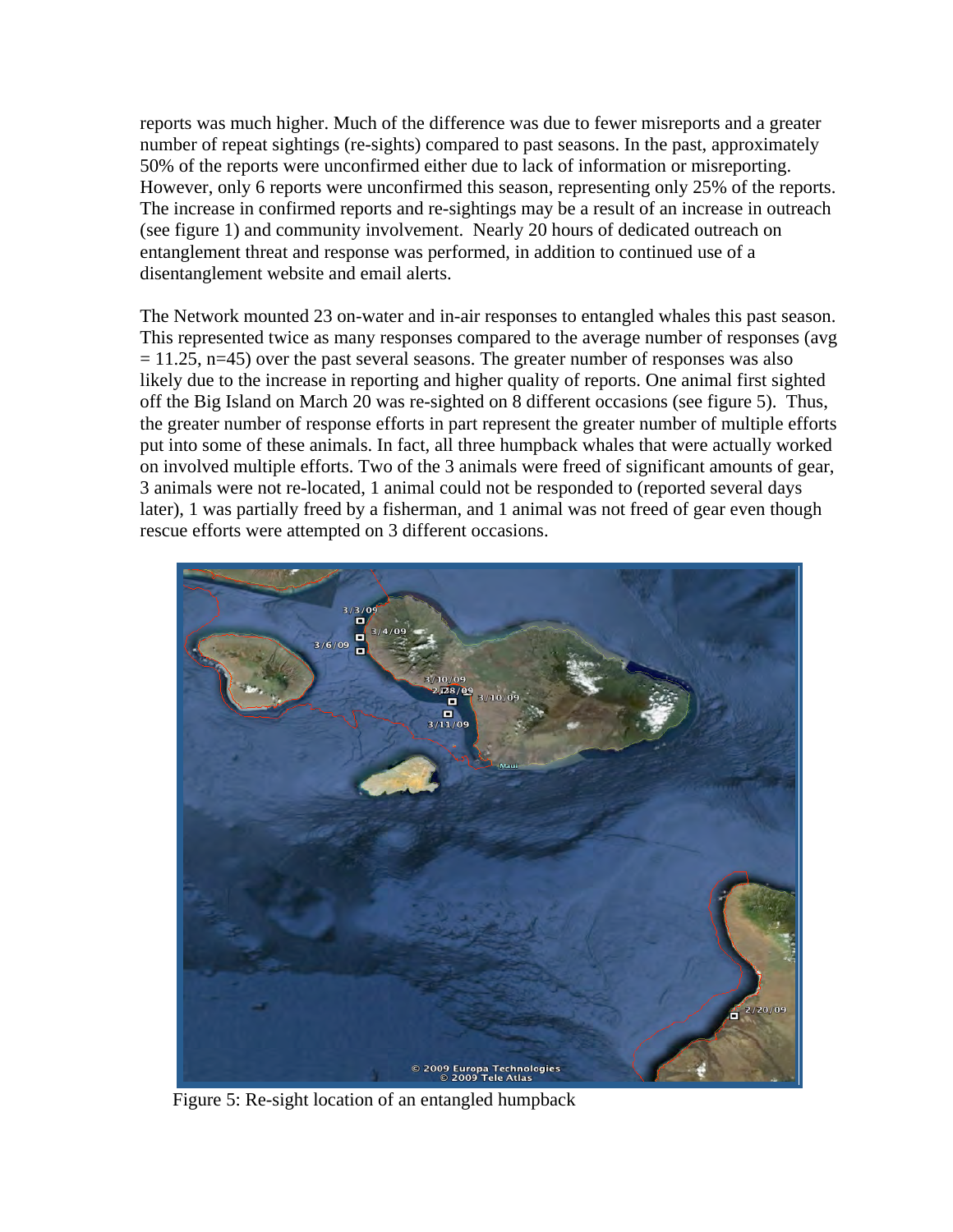Once again, the Network received considerable assistance from the on-water boating community. For instance, many of the initial reports and re-sights were called in by tour boats. Many whale research organizations, including Center for Whale Studies, the Hawaii Marine Mammal Consortium, the Hawaii Whale Research Foundation, Hawaii Institute for Marine Biology, and Whale Trust, also played an important role in relocating, assessing and standing by entangled animals. The US Coast Guard once again provided both surface and aerial assets that were instrumental in many marine mammal response and rescue efforts. They also assisted the Sanctuary directly with vessel operations. Blue Hawaiian Helicopters and Sunshine Helicopters provided valuable aerial support. These groups and organizations made the difference between not responding to these distressed marine mammals and providing a professional, safe, and many times, successful response to reports to entangled and ship-struck animals. Mahalo.

#### **Cases:**

**12/13/08: Entangled adult humpback whale off Coral Gardens, Maui** 



An adult humpback whale was reported entangled off Coral Gardens, Maui, by kayaker after returning from a trip. The animal was entangled in heavy gauge polypropylene line (floatline) from forward and right side of body (mouth or flipper?). Line drapes across back to left side where it forms a bundle of gear alongside tailstock. Smaller gauge (1/2") sinking line also originates forward on right side and runs along right side of animal as well as to bundle on left side. These lines, along with possibly a third type of line, trail aft approximately 40 feet. While the report was several hours old, it indicated that the animal had been observed in the area for over an hour and might still be on site. Thus, the Hawaiian Islands Humpback Whale National Marine Sanctuary and NOAA Fisheries mounted the first of several response efforts for this animal. The first effort on *December 13, 2008*, resulted in the animal being assessed, documented and as a result of the assessment, tagged by attaching a telemetry buoy to the trailing gear.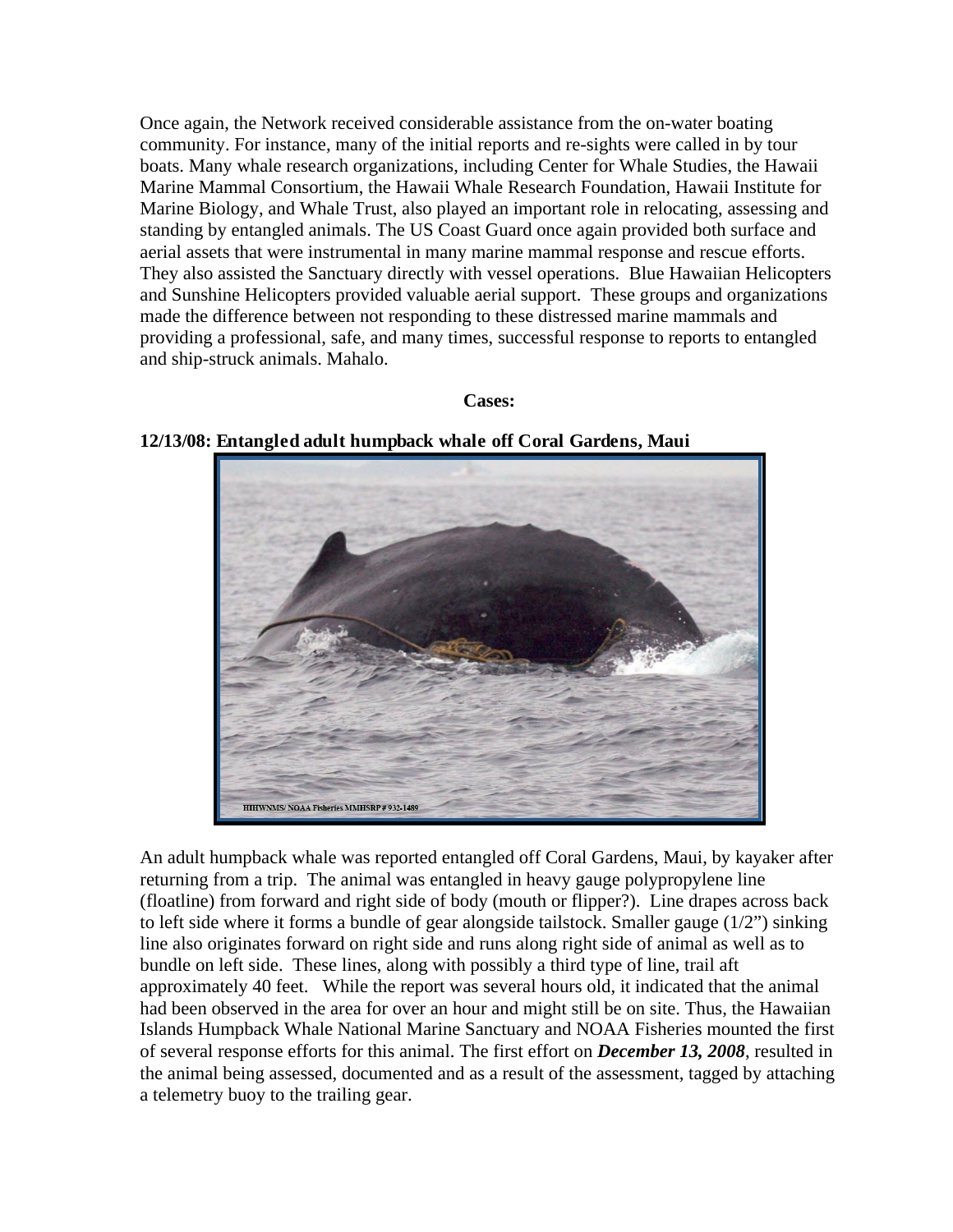#### *December 14, 2008:*

The same team re-located the animal the next day and began "kegging" the animal down. During the operation, 115 feet of line, or approximately 1/3 of the gear on the animal, was removed. With fading light at the end of the day, the telemetry buoy was re-attached.

However, over the next several days the animal remained on the move and offshore, providing no opportunities for another response. On December 16 the United States Coast Guard provided aerial assistance to confirm that the transmitter package was still attached to the whale. Kahoolawe Island Reserve Commission (KIRC) also provided valuable assistance and protocols were established to work within the reserve's waters *December 18, 2008:* 

After travelling at least (straight-line distances between fixes) 93 nm over 71 hours, the telemetry package became detached. The Sanctuary response team recovered the telemetry package, but unfortunately no entangling gear was attached.

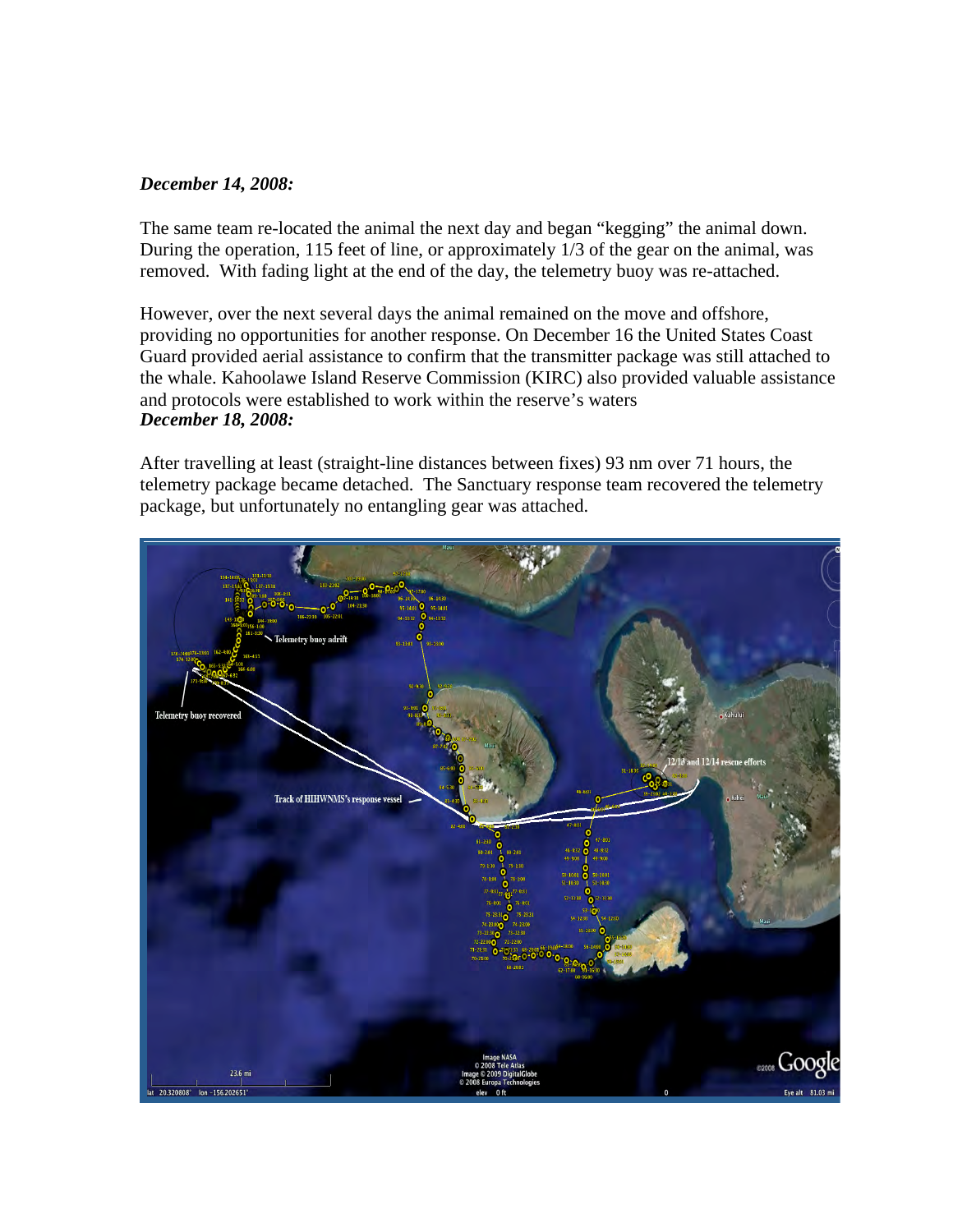#### **12/24/08: Subadult humpback whale entangled off Kauai**



An "odd-looking" subadult humpback whale was observed and photographed on December 24, 2008 by passengers aboard two different tour vessels. Investigation of images days later indicated that the animal was entangled. The animal was wrapped in heavy gauge line around fluke blades, though entanglement may also involve other parts of body. The entangling lines had caused significant trauma to the flukes. Animal was emaciated and in poor condition. A heavy load of cyamids amphipods covered at least the tailstock region of the body. No response was mounted due to nature (belatedness) of report. Images were obtained from passengers of tour vessels for assessment.

#### **1/12/09: Entangled humpback whale reported between Molokini and Maui**

A humpback whale trailing more than 100 feet of yellow poly line was observed by a local dive vessel. The Hawaiian Islands Humpback Whale National Marine Sanctuary mounted a response effort, but was unable to re-locate the animal. Maui Dive Shop, Kahoolawe Island Reserve Commission and Blue Hawaiian Helicopters provided assistance.

#### **1/13/09: Subadult humpback whale entangled in crab pot gear off Huula, Oahu**

A subadult humpback whale (25 - 30 feet) was reported entangled in local crab gear (confirmed) by a local rod/reel fisherman late in the day (dusk). Line was seen wrapped around animal's tailstock and running straight down as if weighted. Unknown if other parts of the body were involved. The good-intentioned fisherman (not reported gear owner) perceived the animal to be in immediate danger and removed a portion of buoyline along with all floats. Unfortunately, a significant, and potentially lethal, amount of line and pot(s) were believed to remain on the animal. No lines or buoys remained at the surface, making this animal/entanglement extremely difficult to re-sight and free. No response was mounted due to time of day.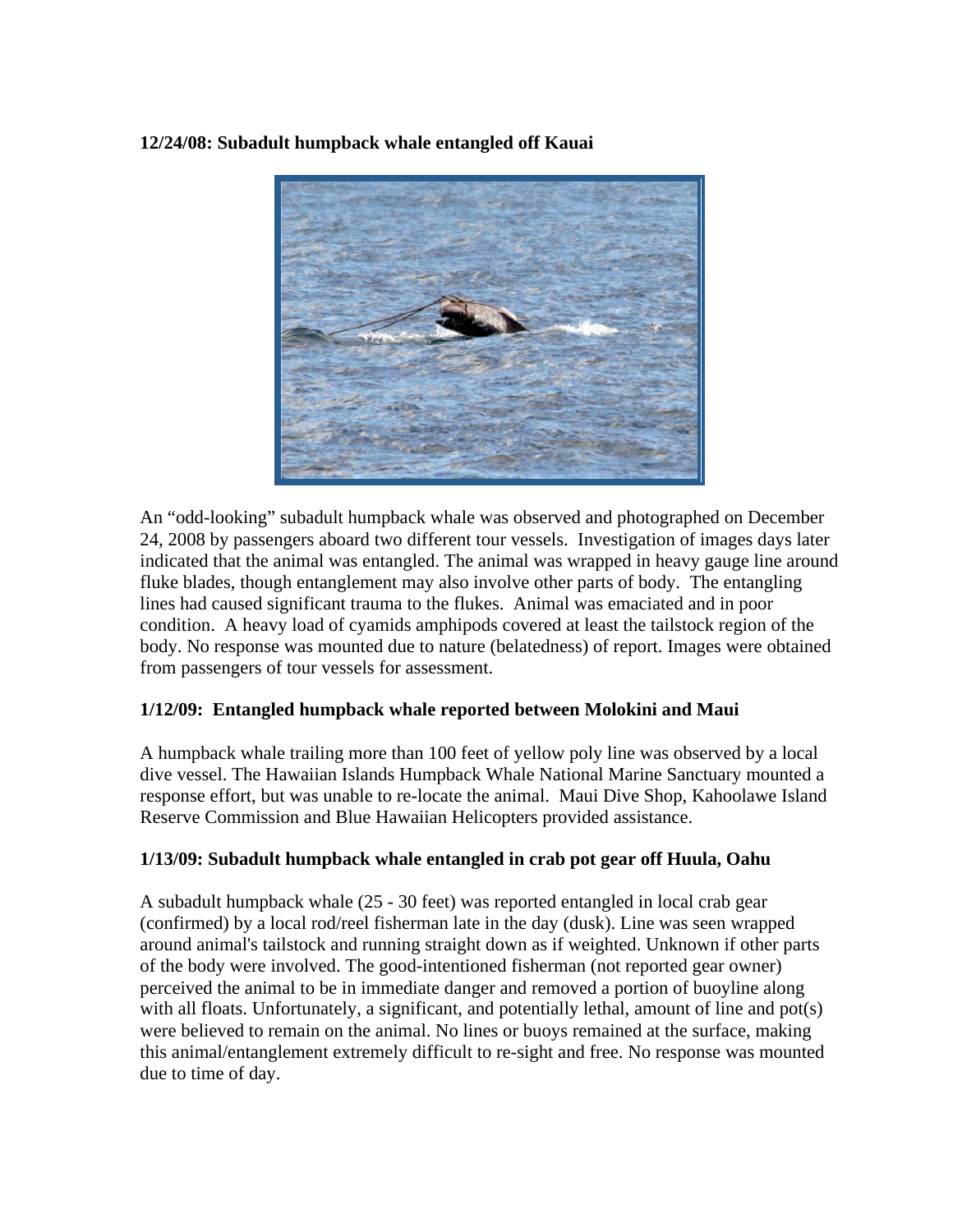## **1/19/09: Adult humpback whale entangled off Ship Wreck Beach, Lanai**

An adult humpback whale with approximately 45 feet of light green-colored net trailing behind was seen by Sunshine Helicopters. Gear appeared to be attached to animal's tailstock. No floats were visible. The Hawaiian Islands Humpback Whale National Marine Sanctuary mounted a response. Considering time of day (15:15) the plan was to mount a rapid response, hopefully re-locate, assess, and tag the animal for later disentanglement efforts. Unfortunately, the animal was not re-located. Sunshine Helicopters and Molokai Air provided aerial support.



## **2/1/09: Subadult humpback whale entangled off Lahaina, Maui**

whales were observed  $(>30)$ , none were observed entangled in gear. An adult humpback whale was seen entangled by local tour operator from Hawaiian Rafting Adventures' (HRA). Animal appeared to have light-colored, small gauge line around right flipper and tailstock before trailing several hundred feet behind. An oval-shaped, orange 2 foot diameter buoy was along the right side of the animal. The Hawaiian Islands Humpback Whale National Marine Sanctuary, NOAA Fisheries, and US Coast Guard mounted a response effort. The HRA vessel attempted to stand by the animal until the response team could arrive; however, unfortunately, the animal was lost in heavier seas while the team was enroute and not re-located. The team aboard the Sanctuary response vessel searched for several hours and assessed over 20 different humpback whales, but was unable to re-locate the entangled animal. In addition, the United States Coast Guard assisted by providing a Coast Guard Auxiliary aerial asset. The aerial asset also searched the area, and while many

The animal was re-sighted a week later on *February* 7 off McGregor Pt, Maui by Sanctuary volunteers. Hawaiian Islands Humpback Whale National Marine Sanctuary, NOAA Fisheries, and US Coast Guard mounted a response effort. The HIHWNMS launched a rapid response team aboard response vessel, Hihimanu, and was able to re-locate the animal. The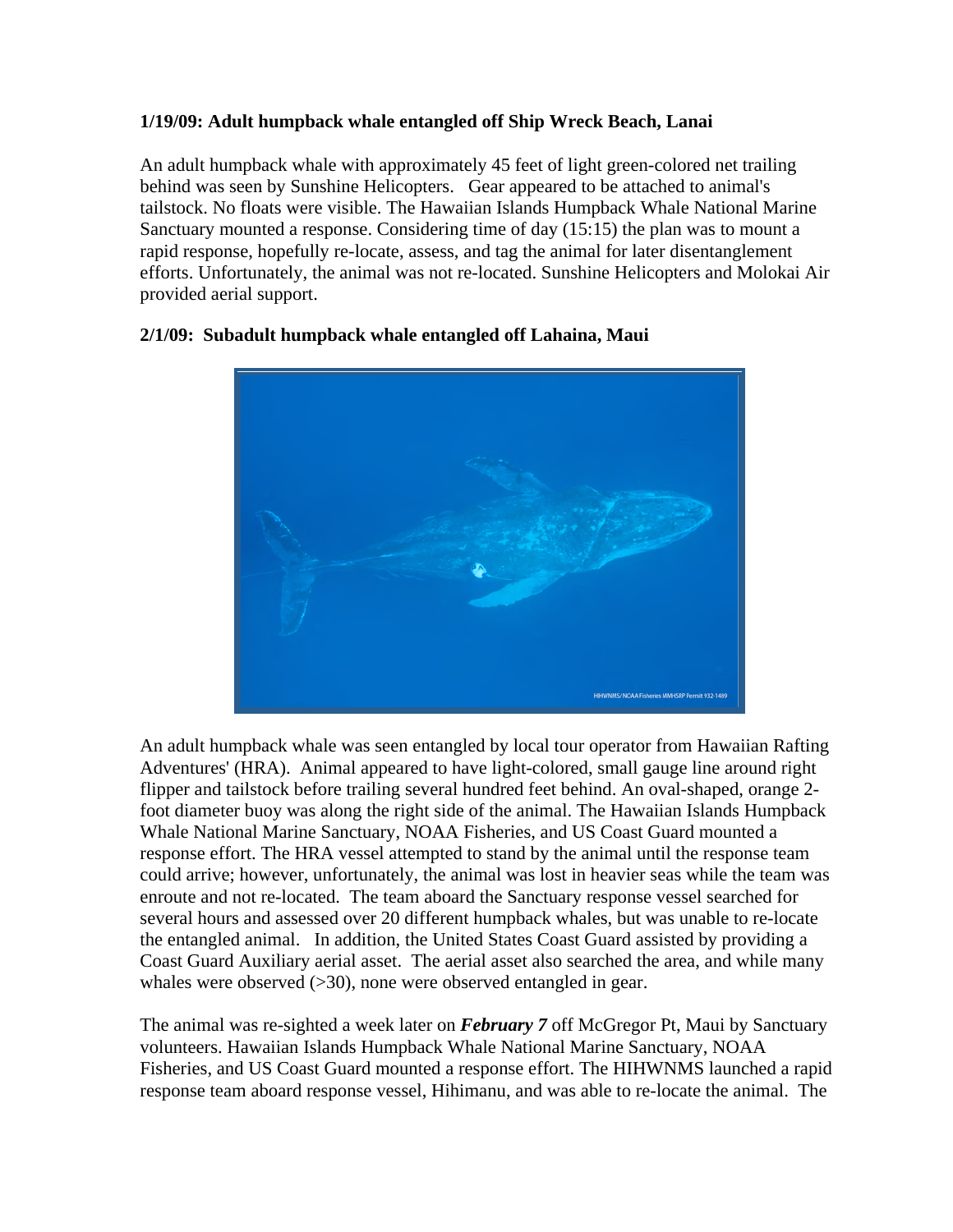USCG provided support by transporting the rest of the response team (HIHWNMS and NOAA Fisheries) and gear to the primary response vessel, and stood by while rescue operations proceeded. After several hours of effort, over 350 feet of line, representing nearly the entire entanglement, was removed from the animal.



## **2/20/09: Adult humpback whale reported entangled in Mauna Lani Bay, Hawaii**

An adult humpback whale was reported entangled off of Mauna Lani Bay, Big Island. The animal was entangled in heavy gauge  $(-1)$  diameter) yellow poly line that originated from forward on body. The attachment point/ origin, while uncertain, likely involved the pectoral flipper(s) and/or mouth on left side. Two lines from left side crossed loosely over back forward of dorsal fin to a bundle of gear that was along animal's right side. Two lines ran forward from bundle were observed under, but not wrapping, right flipper origin. Lines trailed from bundle along animal's right side and terminated as frayed end approximately 50 feet behind the fluke. The animal was slightly emaciated and had some line chafe on the leading edge of right fluke blade, but otherwise showed no obvious signs of being compromised (health/parasites).

Hawaii Marine Mammal Consortium (HMMC) mounted a response effort and re-located the animal. Animal was assessed and documented, but the team was unable to attach the telemetry buoy due to deteriorating sea conditions. The Jupiter Foundation stood by to transport additional gear and personnel in case they were needed.

The animal was subsequently re-sighted 8 times over a 3-week period. Responses were mounted on 4 different occasions:

#### *February 28, 2009:*

The animal was re-sighted by Pacific Whale Foundation vessel, Ocean Intrigue, 1.5 nm